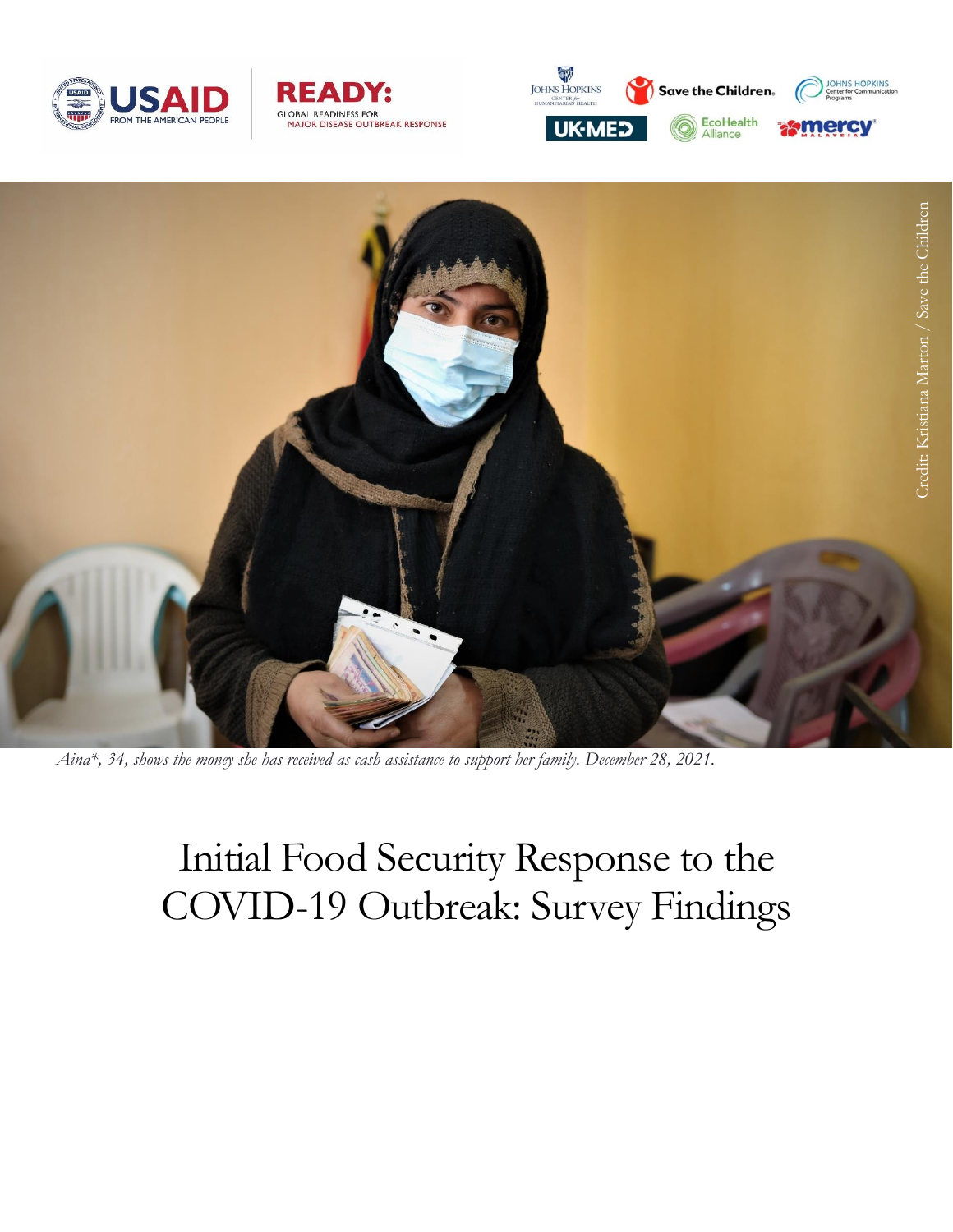#### **Acknowledgements**

This report and the corresponding survey were undertaken by Alessia Volpe, independent consultant, on behalf of the READY initiative. READY would also like to thank all participants who spent time sharing their perspectives and experiences related to modality selection and use during COVID-19.

March 2022

READY Initiative Save the Children 899 North Capitol Street NE, Suite 900 Washington D.C. 20002

*This report is made possible by the generous support of the American people through the United States Agency for International Development (USAID). The contents are the responsibility of the READY Initiative and do not necessarily reflect the views of USAID or the United States Government.  Led by Save the Children, READY is implemented in partnership with the Johns Hopkins Center for Humanitarian Health, the Johns Hopkins Center for Communication Programs, UK-Med, EcoHealth Alliance, and Mercy Malaysia.*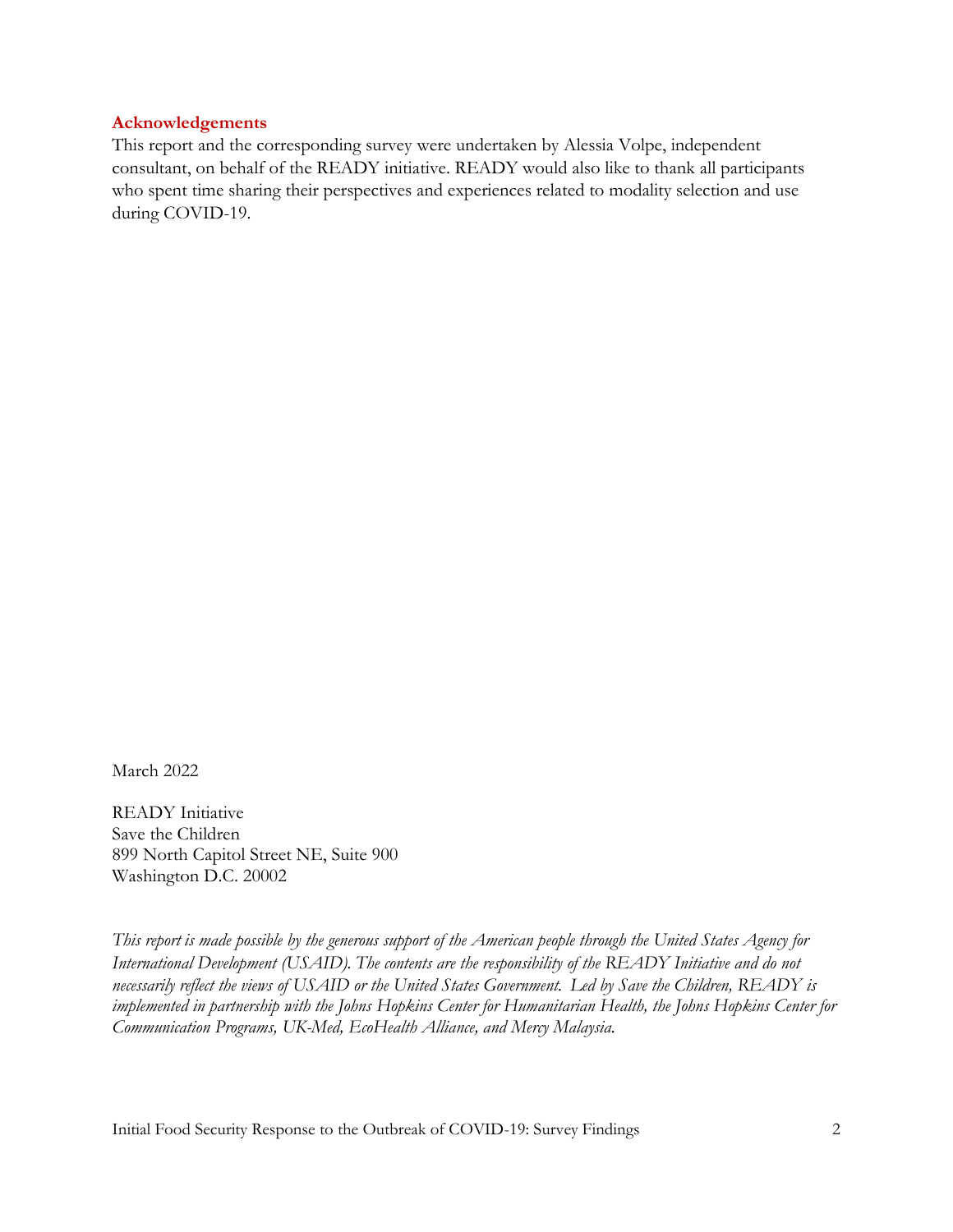# **Introduction**

In 2018, the United States Agency for International Development's (USAID) Bureau of Humanitarian Assistance (BHA) funded Save the Children to lead a three-year global initiative to augment capacity for humanitarian response to major disease outbreaks. Through a consortium of partners, this initiative, known as READY, supplements existing efforts to strengthen coordination between global humanitarian outbreak structures and operational organizations responding to outbreaks, addressing and identifying gaps. READY aims to build and retain capacity among operational consortium members, non-governmental organizations (NGOs), and other stakeholders in order to be able to respond to major outbreaks more quickly and effectively. READY promotes an integrated and multisectoral approach to outbreak response to holistically meet the needs of affected communities, with community engagement at the center. READY prioritizes diseases with major epidemic or pandemic potential, specifically water-borne, respiratory, and bodily fluid transmission pathways.

Large-scale infectious disease emergencies have disastrous impacts on families, societies, systems, and economies. For example, the impact of the 2014–2015 Ebola epidemic in West Africa stretched well beyond the estimated 11,310 deaths and the 28,616 known infections. Millions of children lost months of schooling, out of which many never returned, and thousands of children lost parents, siblings, guardians, and family members. Disruptions to markets and livelihoods also had dire consequences for the poorest communities, as such disruptions ultimately affect poor households' capacity to cope not just with the effects of the pandemics, but also with meeting their basic and most urgent needs. The novel coronavirus of 2019 (COVID-19) pandemic revealed similar systemic challenges and patterns across health systems, economies, and communities at a global level. On March 11, 2020, the World Health Organization (WHO) declared COVID-19 a global pandemic (WHO, 2020). As of now (December 2021), over 272 million infections and more than 5.3 million deaths had been reported across 188 countries (JHU, 2021).

One visible economic impact of the pandemic came in the form of global shortages of key commodities, stemming from border closures, understaffing at key producers and export facilities, and breakdowns at every stage of international supply chains (PWC, 2021). Between March and mid-May 2020, many governments enacted lockdowns and restrictions that hindered market functionality (e.g., closing nonessential businesses, preventing vendors and customers from gathering in marketplaces, restricting the entry of foreign goods and transporters, etc.). This affected communities' access to basic goods and commodities, particularly in humanitarian contexts. The Food and Agriculture Organization's (FAO's) global Food Price Index data also show that food prices worldwide decreased between January and May 2020 because of a recorded lack of demand for imported food items from developed countries (FAO, 2020), only to then increase gradually or sharply, depending on the country, by 39 percent between May 2020 and August 2021<sup>1</sup> (FAO, 2021).

As part of the integrated effort to support humanitarian actors responding to major disease outbreaks, READY sought to better understand the experience of these actors during the first months of COVID-19 in selecting and utilizing transfer modalities for food assistance. This report summarizes

 $\overline{a}$ 

<sup>1</sup> Net increase of 23 percent.

Initial Food Security Response to the Outbreak of COVID-19: Survey Findings 3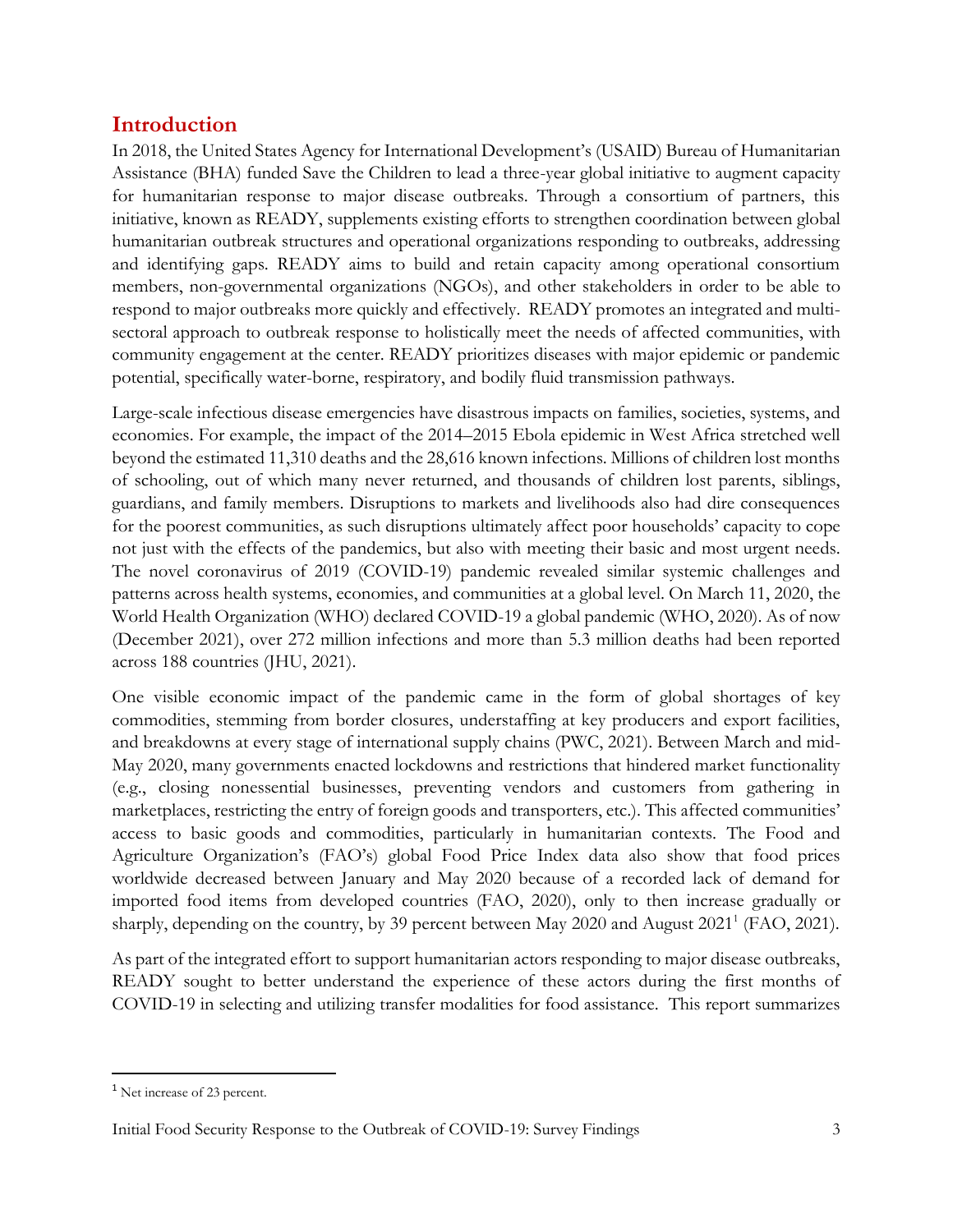key findings from the survey and aims to share information to support future preparedness and readiness efforts of humanitarian actors for future outbreaks.

# **Methodology**

 $\overline{\phantom{a}}$ 

In September 2021, READY deployed an online survey to better understand the experience of humanitarian actors delivering assistance, particularly food, cash, or voucher assistance during the beginning phases of COVID-19. Specifically, the survey aimed to better understand:

- 1. How humanitarian actors decided on response option based on needs, market functionality, and overall access during the initial stages of the outbreak (first months) of COVID-19;
- 2. Key observations and experiences that humanitarian actors collected from programs implemented throughout the COVID-19 response thus far in relation to the assistance delivery, challenges encountered, and outcomes achieved.

Data collection occurred between September  $8<sup>th</sup>$  and September 15<sup>th</sup>, 2021, in the form of an online survey including a mix of closed- and open-ended questions sent out to members of the humanitarian community through various professional knowledge sharing platforms, including the CALP Network<sup>2</sup>. Respondents were reached through a snowball sampling approach amongst relevant agencies and individuals in the humanitarian community. The survey questions asked respondents to reflect on their implementation experiences between March and May 2020.

A total of 75 responses were collected from 37 countries. In some cases, multiple responses were collected from either the same NGOs or UN agencies—but from different countries/offices—or from different agencies operating in the same country (e.g., seven INGOs responded from Kenya, six from Afghanistan, etc.).

On October 8<sup>th</sup> 2021, a group of six experts in Cash and Voucher Assistance (CVA), WASH, Protection, and Emergency Response gathered for a Focus Group Discussion. The participants in the discussion were selected upon availability, experience, and countries where they previously operated. The discussion was managed remotely through Zoom. During the discussion the participants reviewed and critically discussed key findings from the survey responses (e.g., modality of assistance used, timeliness of the assistance, perceptions on feasible vs. appropriate modalities, donors' engagement responses, etc.), discussed potential insights on the implications of the findings in relation to response options, and suggested potential ways forward to inform and support implementing organizations in improving their internal preparedness and adaptive responses.

<sup>2</sup> The CALP Network is a dynamic global network of over 90 organizations engaged in the critical areas of policy, practice and research in humanitarian cash and voucher assistance, and financial assistance more broadly. Collectively, CALP members deliver the vast majority of humanitarian cash and voucher assistance worldwide. https://www.calpnetwork.org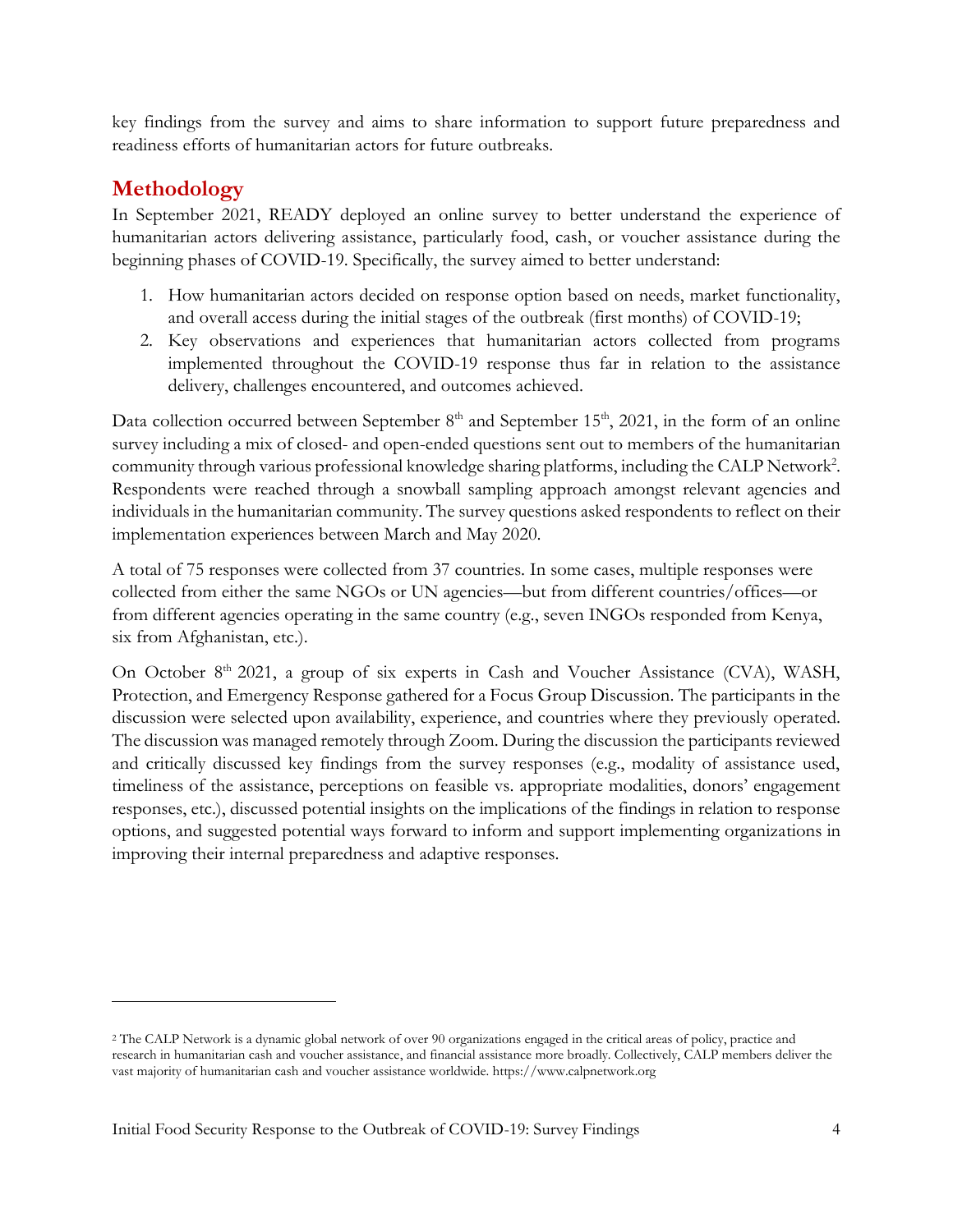## **Limitations**

A key limitation of this report is the representativeness of the sample size and sampling approach. Because data collection occurred primarily through survey and snowball sampling, the findings are not statistically representative. Nonetheless the findings are still useful in understanding the experiences of humanitarian actors during the initial phases of the COVID-19 pandemic and provide insights for future outbreaks.

# **Key Findings**

#### **Humanitarian response during that initial phase of COVID-19**

The findings showed a large-scale effect on humanitarian actors' capacity to respond. Only 69 percent of survey respondents reported distributing assistance between March and May 2020, during the initial outbreak. Thirty-one percent of the respondent organizations reported they did not distribute any assistance during the initial outbreak. Fifty-two percent reported having to scale down programs. The most frequently cited reasons for either pausing or delaying the delivery of assistance were the imposed lockdown, supply chain difficulties, and poor market functionality (Figure 1).



### **FIGURE 1: Reported reasons for pausing or delaying assistance delivery at the outbreak of COVID-19**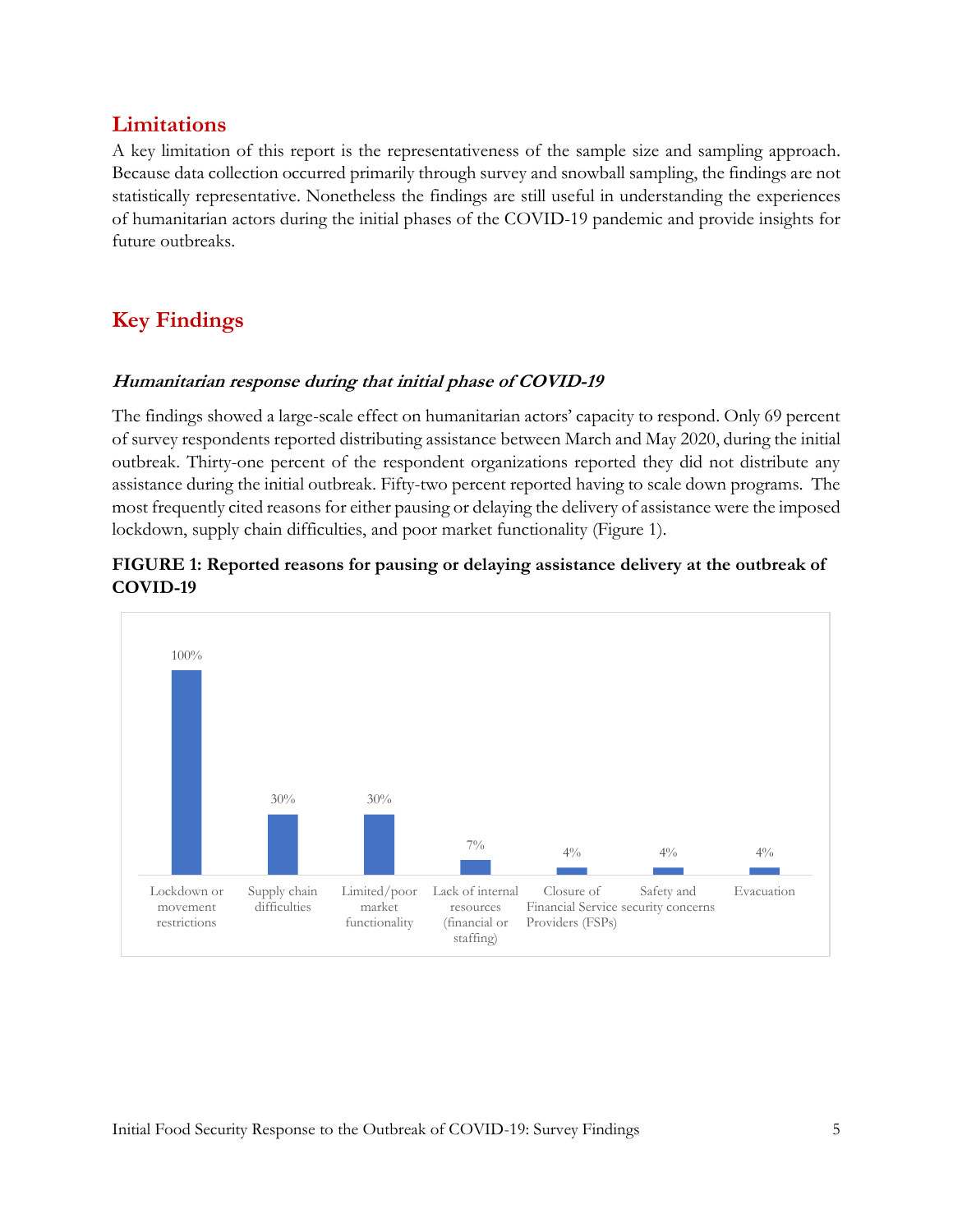Respondent NGOs were asked which modality was used for cash or voucher assistance transfers during the initial phase of COVID-19. Overall, cash-based interventions were the most frequently used response modality during this initial phase of the outbreak (Figure 2). According to qualitative information, the main reasons that influenced selected modalities were timeliness, cost effectiveness, staff safety, and ensuring flexibility in choice of expenditures.



**FIGURE 2: Modality of cash assistance distributed at the outbreak of COVID-19**

#### **Market Analysis**

The study collected information on agencies' use of market parameters during design and program implementation. Seventy-five percent of the respondent NGOs reported that some form of market analysis was completed during the initial phase of COVID-19, using primary or secondary data. All of the organizations which conducted market analysis included monitoring of market prices as part of their assessment. Sixty-eight percent of those who monitored price variations reported significant price fluctuations during the first months after the outbreak (55 percent for all commodities, and 13 percent for just food items). Additionally, 84 percent reported that they assessed availability of commodities in the marketplace, including time required for re-stocking. Sixty percent of the respondents also reported that they factored in the analysis of access-related indicators such as road conditions, mobility, and transportation. Figure 3 reports on the indicators that respondent organizations assessed and/or monitored throughout the outbreak of COVID-19.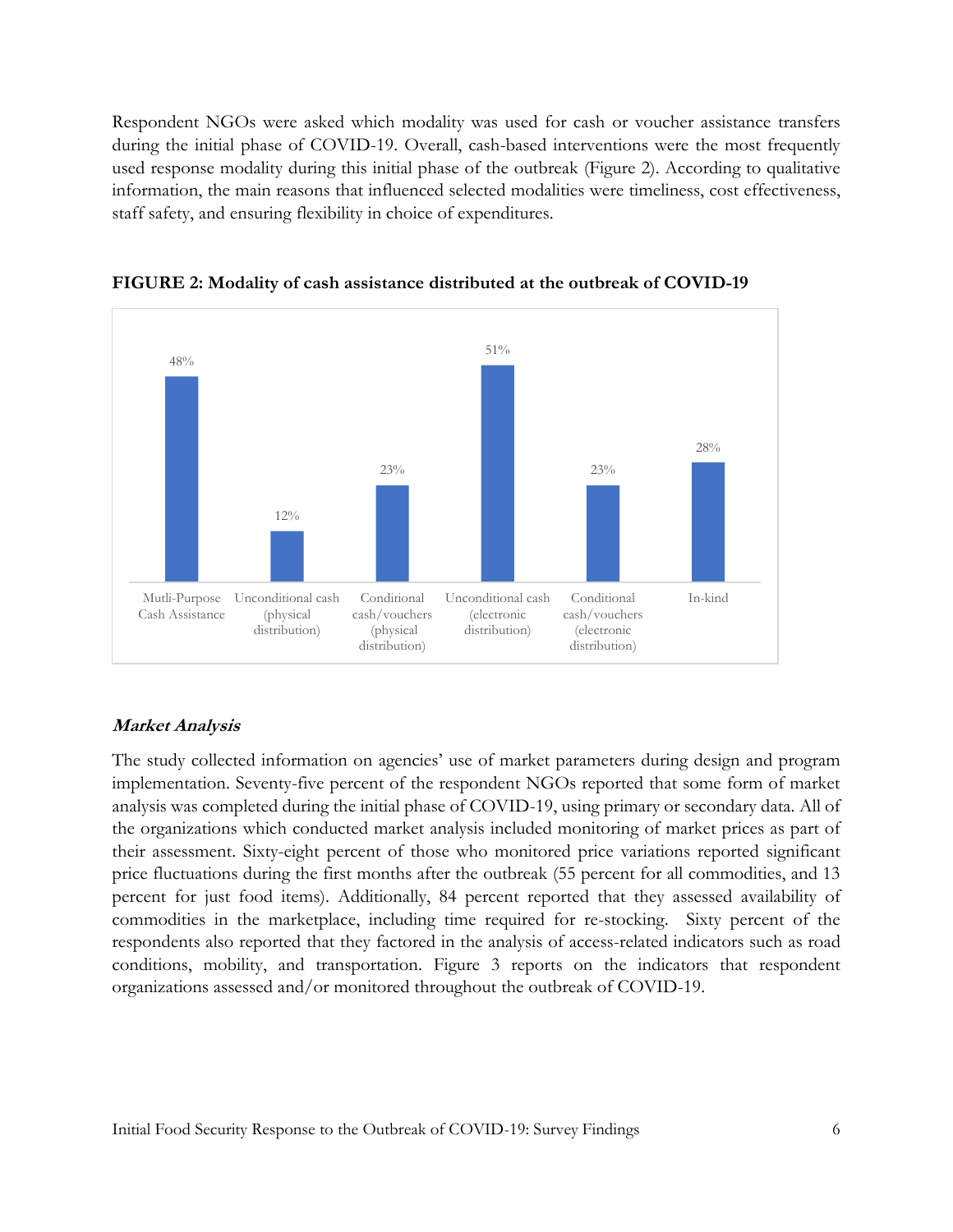#### **FIGURE 3: Market functionality indicators assessed during 1st phase of the outbreak of COVID-19**



In general, there was consensus that while markets faced disruptions, they generally continued to function with a sufficient proportion of vendors operational.

#### **Access challenges to transfer points and markets**

During the FGD, participants raised concerns about access to markets and distribution sites during COVID-19. Participants identified that beneficiary access to distribution sites and/or marketplaces was affected by shutdowns, movement restrictions, quarantine requirements, and the vendors closing shops to reduce exposure to COVID-19. Sixty-one percent of the participants reported collecting information on access for vulnerable groups, which included protection-related concerns. For example, could women access the marketplace if unaccompanied, or what, if any, barriers existed for people with special needs and ethic/religious minorities.

#### **Which modality was considered suitable to address needs in a pandemic?**

Respondents were asked to identify which modality would be most appropriate in the context of a global pandemic. All respondents agreed that more than one modality would or could be suitable, given the specific context. Specifically, 53 percent indicated that unconditional, unrestricted e-cash was best suited to address needs, as it offered beneficiaries the most flexibility in choice, both in terms of what was to be purchased and when it was purchased. Forty-five percent mentioned that in-kind was appropriate where access to markets was a challenge. Forty-four percent indicated that multi-